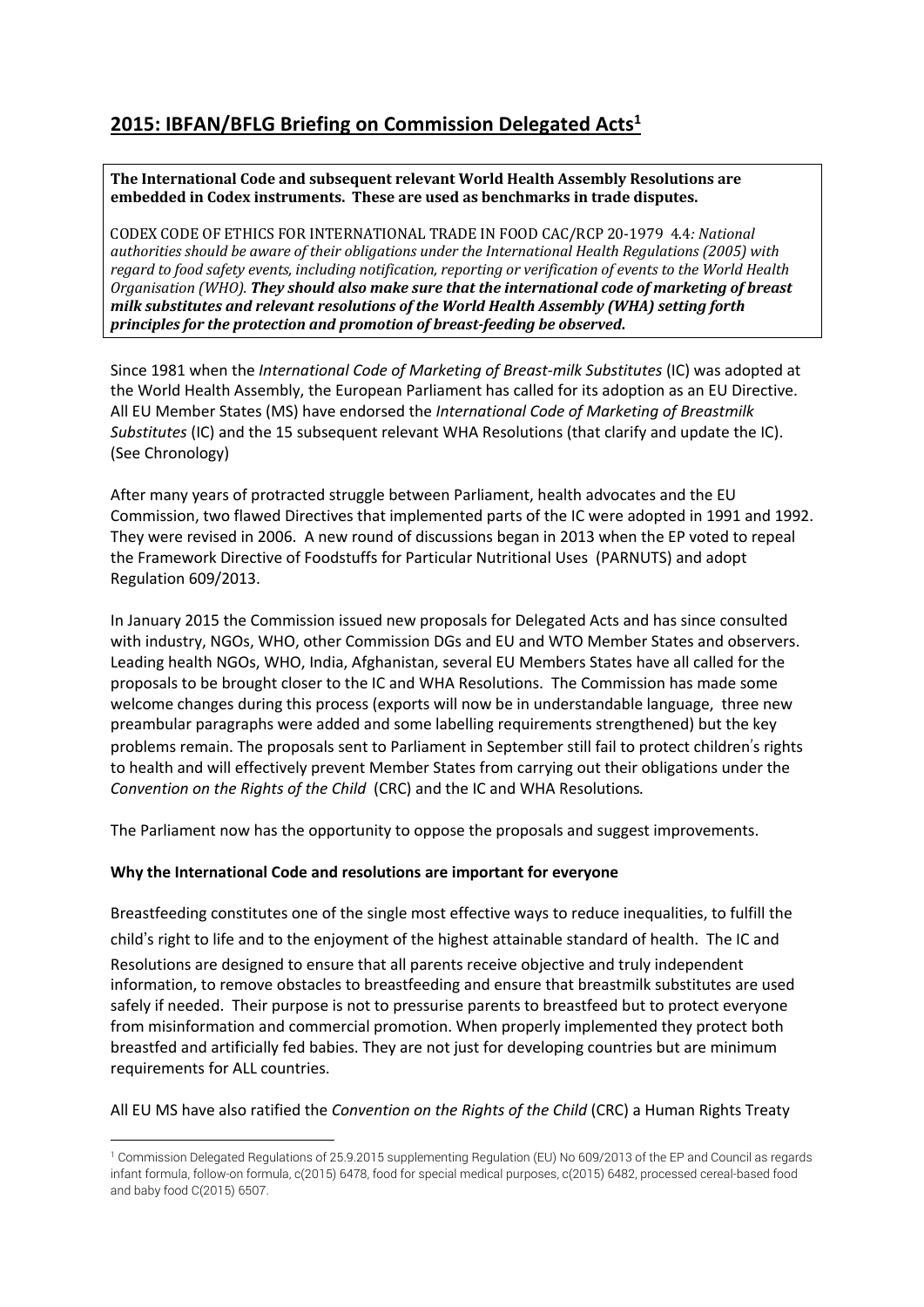that came into force in 1990. Article 24 of CRC calls on governments to provide parents with information on nutrition and breastfeeding and the CRC General Comments Nos. 15 and 16 explain what this means. They stress the obligation for States to protect, promote and support breastfeeding through the implementation of the World Health Assembly *Global Strategy for Infant and Young Child Feeding* (GSIYCF) and set a direct obligation that companies abide by the IC and Resolution universally '*in all contexts.*' 2

Nations that ratified the CRC are bound to it by international law and have clear obligations. Nothing that the EU Commission says can alter this. The Commission should not seek to undermine a human rights international law, nor should it misinterpret Member States' duties/obligations under it.

The IC and WHA Resolutions are embedded in many global declarations, standards and strategies, including the *Codex Code of Ethics,3* the *EU Action Plan of Childhood Obesity* <sup>4</sup> and the *Political Declaration and Framework for Action* adopted in the 2nd International Conference on Nutrition in November 2014. Breastfeeding is one of the EUs *CORE Health Indicators for Determinants of Health*.

The EU also claims to recognise the importance of promoting high quality public health principles, standards and legislation in its relations with non-EU countries and international organisations in the field of public health.<sup>5,6</sup>

The Draft Delegated Acts contradict these commitments and will undermine the implementation and success of all these initiatives – wasting public resources.<sup>7</sup>

### **1 Why the Parliament should object to the draft delegated acts.**

The Commission's proposals for the new Delegated Acts make some alterations to the composition of formulas, and some changes to labelling but do not significantly change the rules adopted in 1991 and 2006 (1991/323/EEC and 2006/141/EC (IF and Follow on Formula (FOF)) and 2006/125/EC (Baby foods). However, they do include three new preambular paragraphs (22-24) that place greater emphasis the importance of the IC than previous Directives. They stress the risks of advertising, the need to protect and support breastfeeding, the *EU Action Plan on Childhood Obesity 2014-2020* and MS agreement on actions to increase breastfeeding rates in the Union.<sup>8</sup>

<sup>2</sup> CRC General Comment No <sup>15</sup> "…Among other responsibilities **and in all contexts**, private companies

should [...] comply with the International Code of Marketing of Breast-milk Substitutes and the relevant subsequent World Health Assembly resolutions […] http://www.ohchr.org/en/HRBodies/CRC/Pages/CRCIndex.aspx

No 16 on State obligations regarding the impact of the business sector on children's rights 57. States are also required to implement and enforce internationally agreed standards concerning children's rights, health and business, including […] the International Code of Marketing of Breast-milk Substitutes and relevant subsequent World Health Assemblyresolutions.

<sup>3</sup> Codex CODE OF ETHICS FOR INTERNATIONAL TRADE IN FOOD INCLUDING CONCESSIONAL AND FOOD AID

TRANSACTIONS CAC/RCP 20-1979 *4.4 National authorities should be aware of their obligations under the International Health* Regulations (2005) with regard to food safety events, including notification, reporting or verification of events to the World Health Organisation (WHO). They should also make sure that the international code of marketing of breast milk substitutes and relevant resolutions of the World Health Assembly (WHA) setting forth principles for the protection and promotion of breast-feeding be observed. <sup>4</sup> http://ec.europa.eu/health/nutrition\_physical\_activity/docs/childhoodobesity\_actionplan\_2014\_2020\_en.pdf

<sup>5</sup> EU in the World http://ec.europa.eu/health/eu\_world/policy/index\_en.htm

<sup>6</sup> Public Health (17-09-2015) *Commission and WHO Europe scale up cooperation* 

http://ec.europa.eu/dgs/health\_food-safety/dyna/enews/enews.cfm?al\_id=1620

<sup>7</sup> Potential economic impacts from improving breastfeeding rates in the UK. Pokhrel S, et al. Arch Dis Child 2014;0:1–7.

doi:10.1136/archdischild-2014-306701 "Treating the four acute diseases in children costs the UK at least £89 million annually. The 2009-2010 value of lifetime costs of treating maternal Breast cancer (BC) is estimated at £959 million. Supporting mothers who are exclusively breast feeding at 1 week to continue breast feeding until 4 months can be expected to reduce the incidence of three childhood infectious diseases and save at least £11 million annually. Doubling the proportion of mothers currently breast feeding for 7-18 months in their lifetime is likely to reduce the incidence of maternal BC and save at least £31 million at 2009-2010 value." http://adc.bmj.com/content/early/2014/11/12/archdischild-2014-306701.full.pdf+htm

<sup>8</sup> OJ C 213, 8.7.2014, p. 1.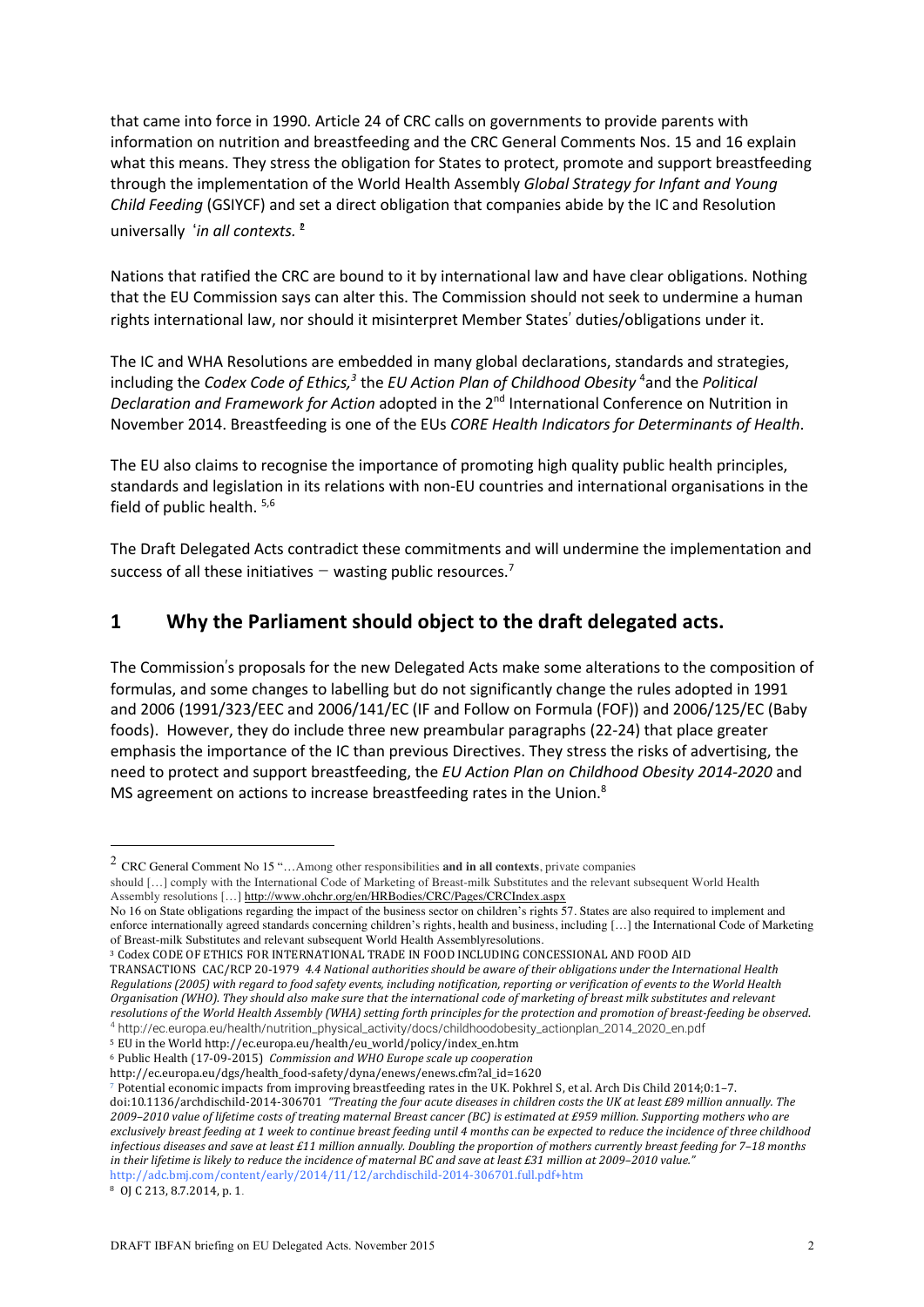This would be excellent if they were not contradicted by the legal provisions that follow that make it almost impossible for MS to implement these tasks.

Another serious problem is the total absence of the 15+ WHA Resolutions that have been adopted since 1981. These Resolutions strengthen and clarify the IC and provide important safeguards, including in relation to Conflicts of Interest. They have been endorsed by all EU Member States, have the same status as the IC and should be read alongside it.

Despite highlight the risk of advertising, the draft Delegated Act fails to ban the advertising of IF outright and allows it in '*publications specialising in baby care and scientific publications'* (Article 10(1)) – the very publications that target parents. However the Draft Act, like the previous Directives, specifically allows Member States to further prohibit such advertising. This was because in 1991 the Commission recognised that it had no right to stop MS from implementing the IC. The restrictions on the advertising of FOF – also a breastmilk substitute - are minimal and MS have given no legal certainty that they can go further at national level.

Unless changed the Delegated Act will undermine MS ability to respect and implement the IC, WHA Resolutions and national health priorities.

**• Recommendation 1:** *Parliament should oppose the adoption of all three Delegated Acts.*

**2 New evidence why MEPs should reconsider controls on the advertising of Follow-on Formula (FOF) C(2015) 6478:**

In 2013, MEPs, with a narrow majority, voted to reject an amendment of **Regulation 609/2013** which would have banned advertising on FOF. Parliament now has an opportunity to reconsider this decision – in the light of new evidence that was not available in 2013:

### **2.1 A few months after the Parliament voted on 609/2013 WHO issued a statement, clarifying its position on FOF. 9**

" *If follow-up formula is marketed or otherwise represented to be suitable, with or without* modification, for use as a partial or total replacement for breast milk, it is covered by the Code. In *addition, where follow-up formula is otherwise represented in a manner which results in such product* being perceived or used as a partial or total replacement for breast milk, such product also falls within *the scope of the Code.*" **Information concerning the use and marketing of follow-up formula WHO July 2013**

**2.2 In 2013 and 2014 EFSA published opinions on the essential composition of IF and FOF and Young Child Formula (YCF).** <sup>10</sup> **<sup>11</sup>** These opinions changed the situation radically.

After an extensive literature review EFSA recommended minimal compositional difference between IF and FOF (apart from a slight difference in target iron levels). EFSA also found no scientific evidence, or insufficient evidence, to support the inclusion of many of the ingredients commonly used in formulas and promoted as having a health benefit. EFSA went further to warn that the

<sup>9</sup>World Health Assembly Resolution (WHA 39.28 ) adopted in 1986 stated**:** (b*) the practice being introduced in some countries of providing infants with specially formulated milks (so-called "follow-up milks") is not necessary.* <sup>10</sup> *Scientific Opinion on the essential composition of infant and follow-on formulae* 2014 www.efsa.europa.eu/en/efsajournal/pub/3760.htm

<sup>11</sup> *'Growing-up' formula: No additional value to a balanced diet, says EFSA*, 25th October 2013 http://www.efsa.europa.eu/en/press/news/131025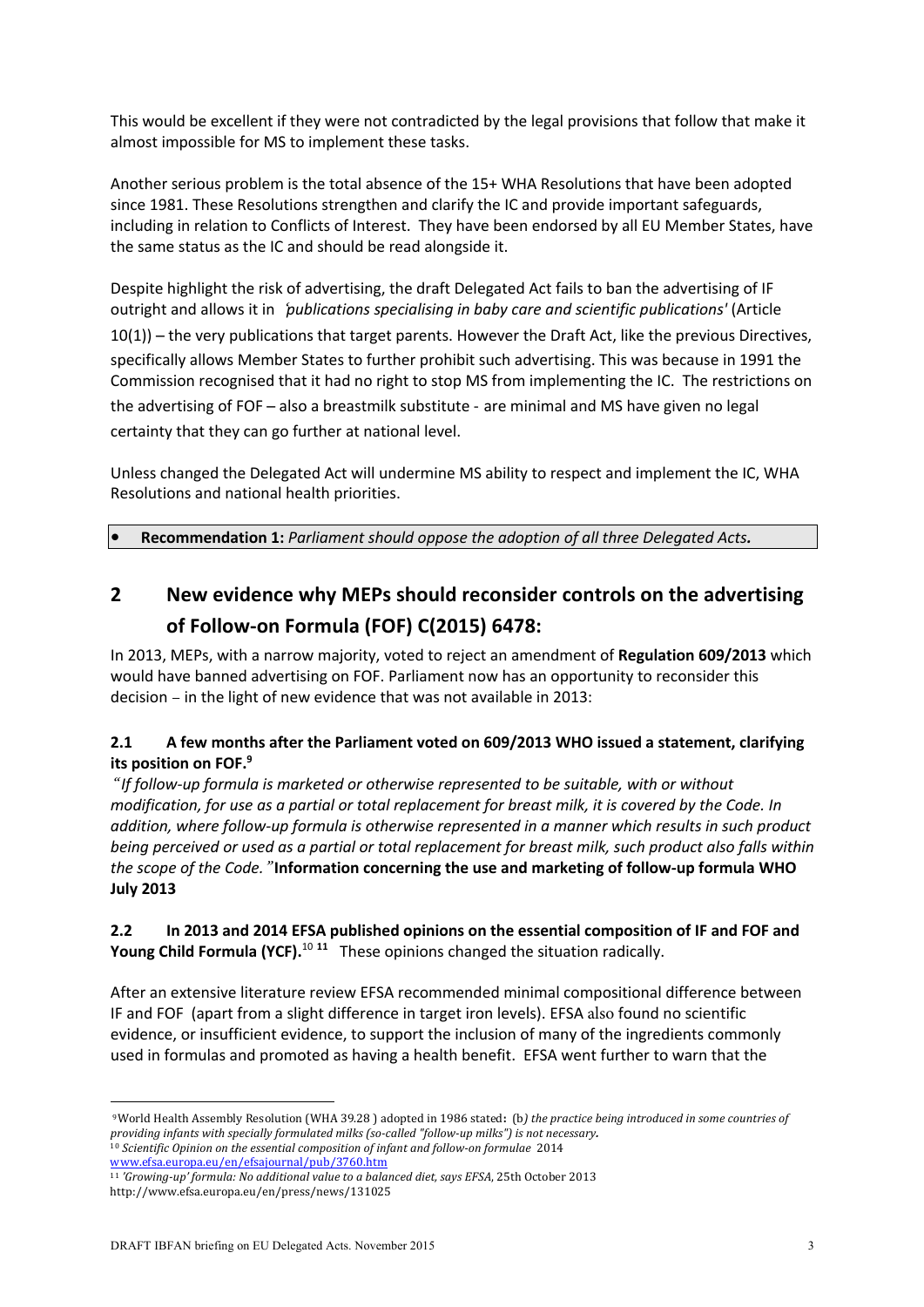unnecessary addition of nutrients can be a burden to a young child's metabolism: (our emphasis) "*From a nutritional point of view, the minimum contents of nutrients in infant and follow-on formula proposed by the Panel cover the nutritional needs of virtually all healthy infants born at term and* there is no need to exceed these amounts in formulae, as nutrients which are not used or stored have *to be excreted and this may put a burden on the infant's metabolism. Therefore, the Panel emphasises that maximum amounts should be interpreted not as target values but rather as upper limits of a range which should not be exceeded.***"<sup>12</sup>**

**2.3** New research in Italy reaffirmed previous findings that mothers perceive advertisements for FOF as promoting IF: *"Our study confirms the results of previous studies legal advertisements of follow-on, or toddler, formula are perceived by pregnant women and mothers as promoting infant formula, which is forbidden by law." 13*

**2.4** EFSA saw no problem with using IF throughout the first year of life provided its iron content is appropriate. Many IF are marketed for the first 12 months of life and there is no harm continuing IF use thereafter. *14*

### **The above facts undermine any rationale for having totally different advertising rules for almost identical products**.

NB: The promotion of formulas and processed baby foods often focuses on the nutritional advantages of supposedly 'hard to get' nutrients – undermining national health messages about breastfeeding and family foods.

**• Recommendation 2:** MS must have the legal certainty that they can implement the IC and subsequent relevant WHA Resolutions and ban promotion of FOF

# **3 Young Child Formula (YCF)** - Growing-Up,Toddler milks

The Commission has failed to present to the Parliament and Council the required report on YCF **<sup>15</sup>** This is a significant and serious failing. Parliament is being asked to make a decision on FOF marketing with no information on the impact this will have on the marketing of YCF. If advertising of FOF is permitted (albeit with the few minimal constraints specified in Article 6.6) MS efforts to control YCF marketing will be sabotaged along with their efforts to protect optimal young child feeding and reduce childhood obesity.

The draft Delegated Acts fail to take account of changes in the world market and the global increase

<sup>12</sup> *Scientific Opinion on the essential composition of infant and follow-on formulae, EFSA, EFSA Journal 2014;12(7):3760* <sup>13</sup> Advertisements of follow-on formula and their perception by pregnant women and mothers in Italy, Cattaneo A, et al. Arch Dis Child

<sup>2014;0:1–6.</sup> doi:10.1136/archdischild-2014-306996

<sup>14</sup> EFSA Scientific Opinion on the essential composition of infant and follow-on formulae. EFSA Journal 2014;12(7):3760 Para 6.7.6: If the same formula is to be used from the first months of infancy and be suitable for the whole first year of life, the minimum iron content should be 0.6 mg/100 kcal (0.14 mg/100 kJ) for milk-based formulae and formulae containing protein hydrolysates and 0.9 *mg/100 kcal (0.22 mg/100 kJ) for formulae containing ISP*".

<sup>&</sup>lt;sup>15</sup> Regulation 609 2013 Article 12 Milk-based drinks and similar products intended for young children By 20 July 2015, the Commission shall, after consulting the Authority, present to the European Parliament and to the Council a report on the necessity, if any, of special provisions for milk-based drinks and similar products intended for young children regarding compositional and labelling requirements and, if appropriate, other types of requirements. The Commission shall consider in the report, inter alia, the nutritional requirements of young children, the role of those products in the diet of young children and whether those products have any nutritional benefits when *compared to a normal diet for a child who is being weaned.* Such a report may, if necessary, be accompanied by an appropriate legislative proposal.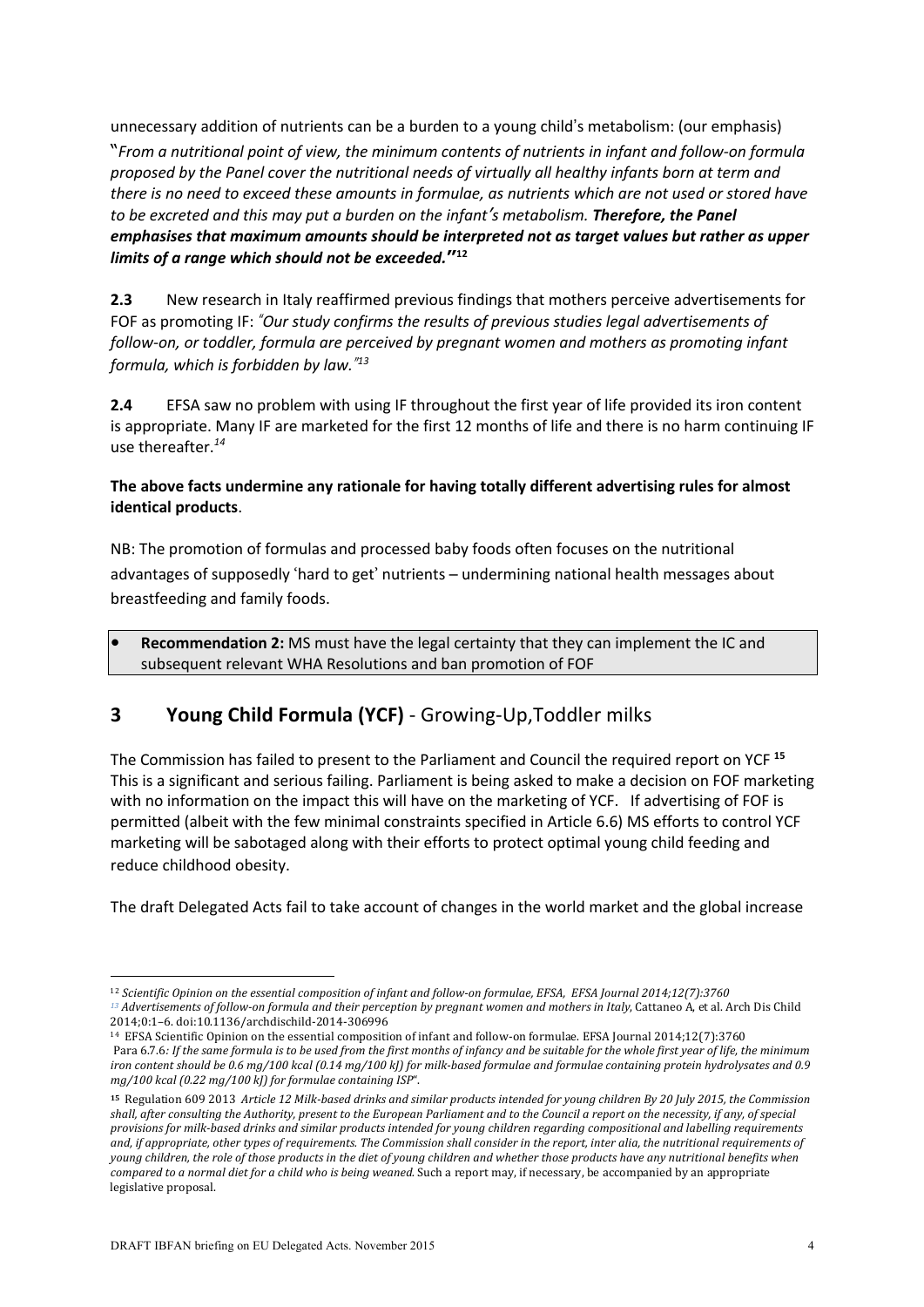in promotion of formulas for children over 6 months. IBFAN's monitoring reports  $^{16}$  show how unrestricted promotion is resulting sales gains of 17% in 2012 for YCF and 12% for FOF. YCF now account for one-third of the global formula market by value. Market analyses show that these products occupy expanding retail shelf space in supermarkets.<sup>17</sup>

This demonstrates the power of marketing over health advice and that promotion is not distributing revenue between brands. Parents are unaware of the global consensus that fortified milks for young children are not only *not* necessary <sup>18</sup> <sup>19</sup> but can also pose a risk to health. These products:

- Have higher sugar content: *"Fortified milks are frequently high in sugar and are likely to contribute to higher energy intakes, which may contribute to chronic disease, and the voluntary fortification of foods and drinks needs to be questioned as there is increasing evidence that giving additional nutrients to those who do not need them may have adverse consequences."* <sup>20</sup>
- They are expensive.  $21.22$
- They are often cross-branded with IF so risk undermining of breastfeeding. *<sup>23</sup>*

**Recommendation 3:** The draft delegated act should be changed to extend the restrictions on advertising of IF to FOF, providing Member States' with legal certainty that they can adopt stricter rules in line with the *International Code* and WHA Resolutions and national priorities. A decision to allow FOF advertising should not be taken before Parliament has had time to consider the Commission proposals for YCF.

### **4 Pre-authorisation of optional ingredients – the Precautionary Principle**

Article 5 of Regulation 609/2013 clearly calls for the Precautionary Principle (PP). However in the draft Delegated Acts the PP is referred to only in relation to pesticides - not across all relevant provisions. This is especially important in relation to the addition of *'other ingredients, as the case may be'* to IF and FOF.

Regulation 609/2013 Article 11 2 d gives the Commission power to set (d) *the notification* requirements for the placing on the market of food referred to in Article 1(1), in order to facilitate the *efficient official monitoring of such food, and on the basis of which food business operators shall notify the competent authorities of Member States where that food is being marketed;*

<sup>17</sup> *Safety First: Global Baby Food Opportunities and Challenges to 2015* February 2011, Euromonitor International. <sup>18</sup> WHA Resolution (WHA 39.28 ) adopted in 1986 3. REQUESTS the Director-General 3(2) to specifically direct the attention of

Member States and other interested parties to the following:…(b) the practice being introduced in some countries of providing infants with specially formulated milks (so-called "follow-up milks") is not necessary.

http://www.which.co.uk/news/2013/08/should-parents-buy-toddler-milks-330947/

<sup>&</sup>lt;sup>16</sup> Breaking the Rules, Stretching the Rules 2014 http://www.babymilkaction.org/archives/358

http://www.babyfeedinglawgroup.org.uk/reports/bflgreports

<sup>19</sup> *'Growing-up' formula: No additional value to a balanced diet, says EFSA*, 25th October 2013

http://www.efsa.europa.eu/en/press/news/131025

<sup>&</sup>lt;sup>20</sup> First Steps Nutrition Trust: http://www.firststepsnutrition.org/pdfs/Statement%20on%20Growing-up%20milks\_July\_2014.pdf <sup>21"</sup>.... recommended daily serving of powdered toddler milk can cost up to £235 per year, using ready-to-feed toddler milk increases this cost to up to £593, the annual cost of 300ml of cow's milk is £62..... Cow's milk contains 4.7g sugar per 100ml, compar A ed to 7.9g of sugar per 100ml of Hipp Organic Combiotic Growing up milk. And some daily servings contain twice as much sugar - three teaspoons a day for cow's *milk compared to seven teaspoons a day for SMA Toddler milk.*

*SMA Toddler milk also contains vanilla flavouring, which encourages children to prefer sweetened products.*

 $^{22}$  A survey by the German consumer centres on the products being sold as "Kindermilch" ("milk for children") targeting the age from 12 months found that Kindermilch was up to four times more expensive than normal milk, costing parents up to 245 euros more each year. http://www.vzhh.de/ernaehrung/129727/kostenfalle-kindermilch.aspx

<sup>&</sup>lt;sup>23</sup> Advertisements of follow-on formula and their perception by pregnant women and mothers in Italy, Cattaneo A, et al. Arch Dis Child 2014;0:1–6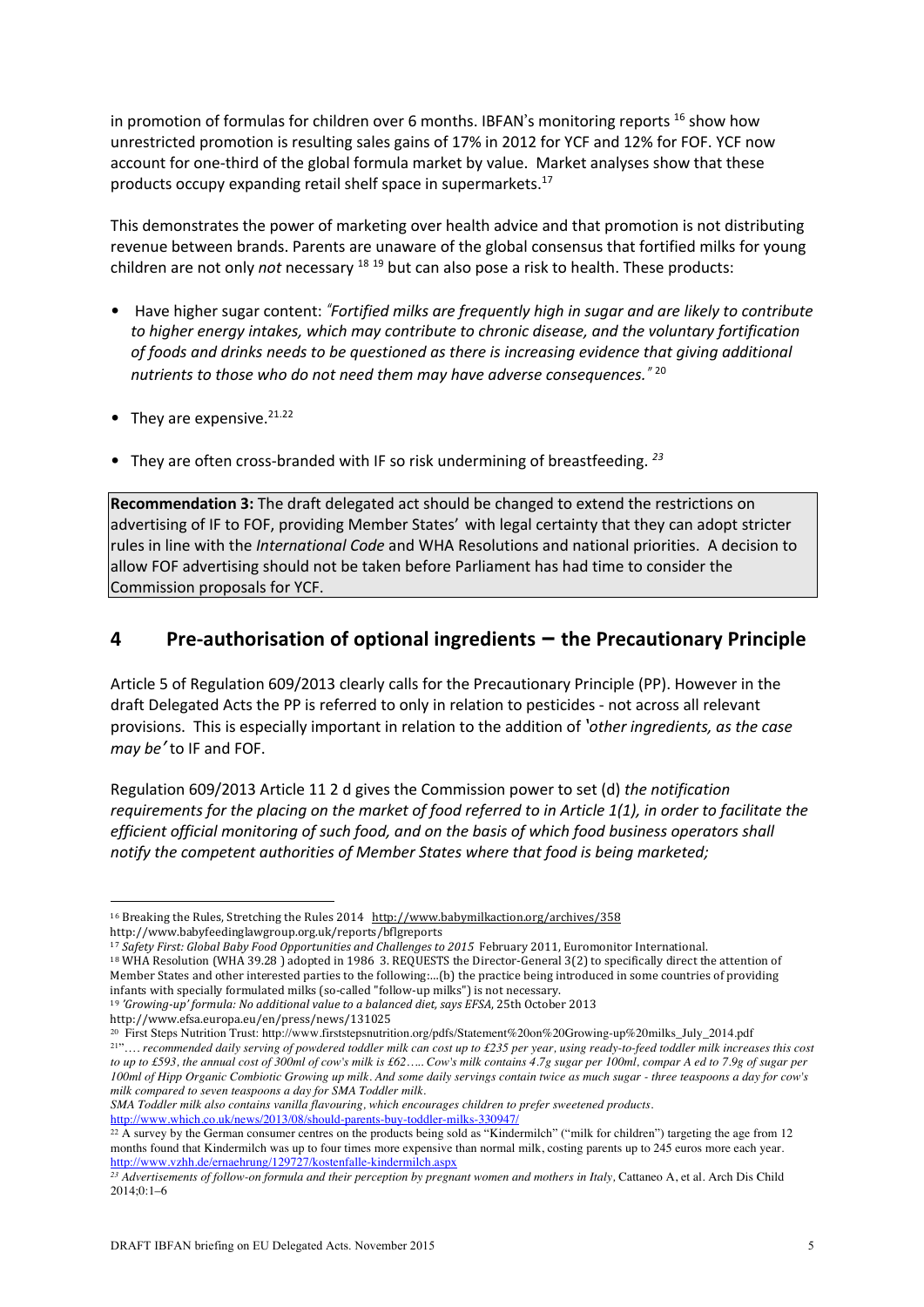Article 3(3) of the Delegated Act (C (2015) 6478 leaves the task of checking that companies use suitable ingredients to MS: <sup>24</sup> Suitability must be *'demonstrated by the food business operator through a systematic review of the available data related to the expected benefits and to safety considerations as well as, where necessary, appropriate studies, performed following generally accepted expert guidance on the design and conduct of such studies'*.

This is risky. It may be that not all MS will have the capacity to do this. Once an ingredient appears on sale in one country it can then be marketed throughout the EU. If the PP were to be taken into account the wording in Article 3(3) would be more specific and stringent. The Draft Delegated Act (C (2015) 6478 should specify that:

- a) all ingredients are pre-authorised following rigorous independent scrutiny, (with particular care over new technologies, such as nanotechnologies;
- b) systematic reviews of all available evidence is carried out *independently* of the manufacturers and distributers of the products in question;
- c) evidence is reviewed on a regular basis to ensure infants are not exposed to levels of nutrients that might put a burden on their metabolism, (a concern already raised by EFSA);<sup>25</sup>
- d) there is regular post market surveillance indicating the frequency of such reviews;
- e) food ingredients not listed as essential are kept to the bare minimum;

**Recommendation 4**: Requirements a-e above should incorporated into the delegated act.

## **5 Mandatory addition of DHA**

DHA, Docosahexaenoic acid, an omega-3 fatty acid, is currently an optional ingredient in FOF and IF but will become a mandatory ingredient if this delegated act is adopted. This is despite EFSA's opinion that *'there is currently no conclusive evidence for any effects beyond infancy of addition of DHA to IF or FOF on any of the health outcomes studied.'*

In the USA, the evidence that 98 babies could not tolerate synthesized DHA came to light only after a Freedom of Information request to the Food and Drink Administration. (FDA). FDA called for post market surveillance of formulas containing DHA. <sup>26</sup>

In 2011 a majority of MEPs voted against the approval of the DHA visual acuity health claim (328+, 323 -) <sup>27</sup>Because the necessary qualified majority was not reached FOF on sale in Europe and exported from it to Third countries can continue to carry the misleading health claim that DHA *"contributes to the normal visual development of infants up to 12 months of age*" alongside any other claims that are approved in future.

In addition, even though DHA will be mandatory, for 9 years after the entry of force of the delegated act IF can carry the following statement: *'contains Docosahexaenoic acid/DHA (as required by the legislation for all infant formula)'* (Article 9 (3)). Unless prevented by national governments, IF will

<sup>25</sup> *ibid* 

 $24$  Comments submitted by the EU to the Codex eWG on the revision oft he Follow-up Formulas Standard: "A similar approach has been applied under existing EU legislation which allows for the voluntary addition of optional ingredients to infant formulae and follow-on formulae under the condition that these ingredients have to be safe and suitable for particular nutritional use by infants (from birth in the case of infant formula; over six months in the case of follow-on formula), as established by generally accepted scientific data. *National authorities of Member States are responsible for checking compliance with this requirement. Control is performed according to Member States' systems for food control."* 

<sup>26</sup> *10 reasons to stop this DHA<sup>1</sup> claim* IBFAN Baby Feeding law Group Briefing http://archive.babymilkaction.org/pdfs/DHA\_V13.pdf  $27$  European Parliament votes to block DHA health claim  $-$  but not by a large enough majority to guarantee action by the

Commission http://www.babymilkaction.org/archives/757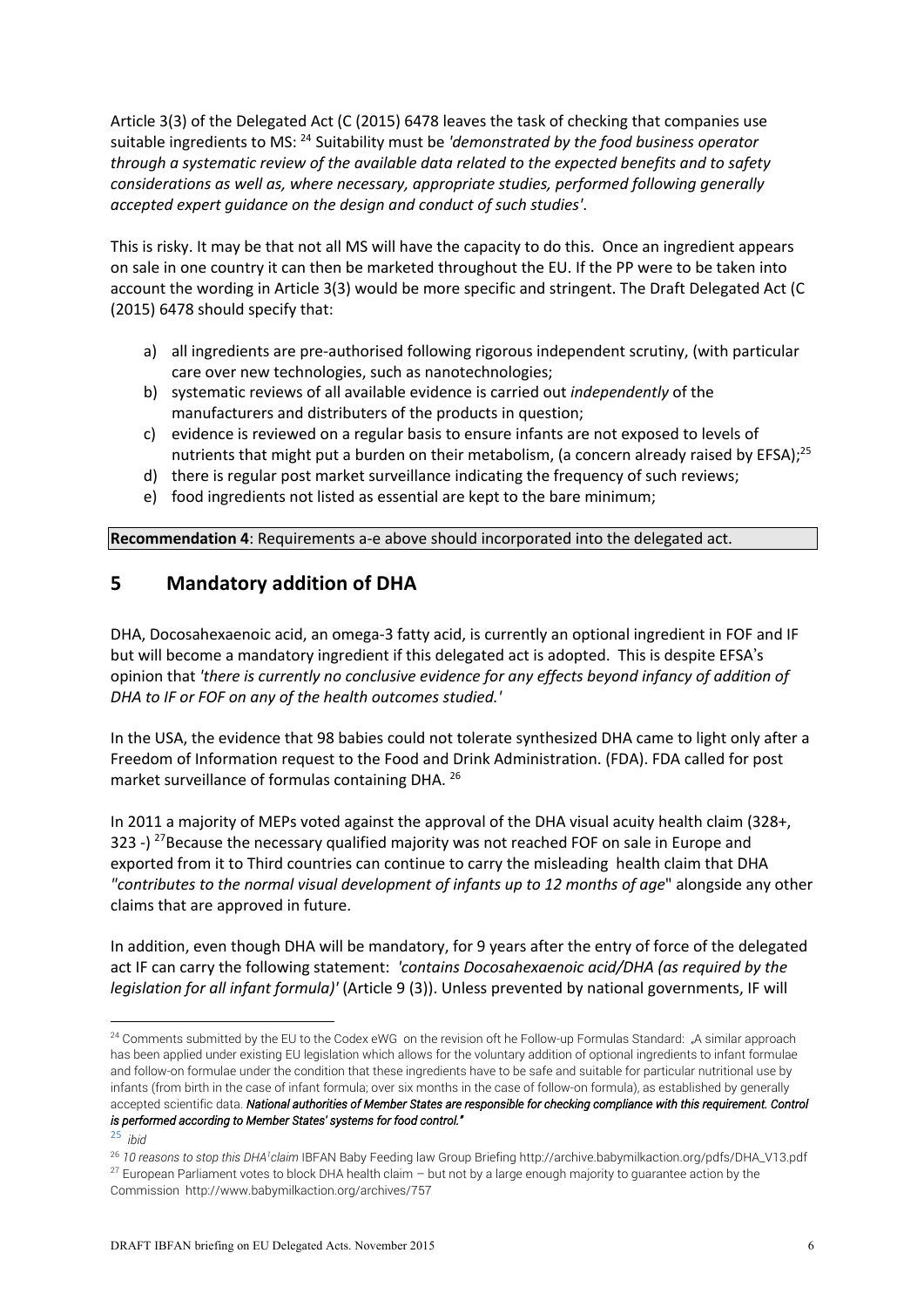appear on shelves alongside FOF so will be linked to any number of misleading DHA claims that will undermine breastfeeding

**Recommendation 5:** Given the lack of post-market surveillance and the weakness and inconsistency of the available evidence - especially in relation to its efficacy for older babies - the mandatory addition of DHA must be reconsidered. The statement on IF should not be permitted. Clear nutrition labelling and warnings that some babies may not tolerate synthetic DHA may be more appropriate.

## **6 No limit on promotional claims for FOF and baby foods**

The Basic Act 609/2013 allow the Commission to set: (c) *the specific requirements on labelling, presentation and advertising of food referred to in Article 1(1), including the authorisation of nutrition and health claims in relation thereto;*

Allowing any claims on IF or FOF is inappropriate, as such formula will always "compete against" breast milk, which is the healthiest option for the child. There can be no health advantage over breastfeeding for IF or FOF.

The UK's Government's Scientific Advisory Committee on Nutrition (SACN) agrees: *'We find the case for labelling infant formula or follow on formula with health or nutrition claims entirely unsupportable. If an ingredient is unequivocally beneficial as demonstrated by independent review of* scientific data it would be unethical to withhold it for commercial reasons. Rather it should be made a *required ingredient of infant formula in order to reduce existing risks associated with artificial* feeding. To do otherwise is not in the best interests of children, and fails to recognise the crucial *distinction between these products and other foods."* <sup>28</sup>

Article 8 the Draft Delegated Act (C2015) 6478 explicitly bans claims on IF. However it is immediately contradicted by Article 9 that allows a DHA 'statement' for IF for 9 years.

There are no restrictions on the number of health and nutrition on FOF (and other products targeting infants and young children) provided they are authorised by the Commission under the *'Regulation on nutrition and health claims made on foods'* (EC No 1924/2006).

Following the approval of the unfounded DHA claim, the Commission is currently considering the approval of 17 new highly promotional claims relating to *'children's development and health'* many of which relate to mandatory ingredients that EFSA has stated "*can be easily consumed as part of a balanced diet.*" *<sup>29</sup>*

The following claims (to be followed by many more) are being considered: *'All (categories of food this food) contain DHA. DHA contributes to normal brain development'*…*Thiamin contributes to the maintenance of normal neurological development and function*… *.. Alpha-linolenic acid contributes to brain and nerve tissue development*…*. Magnesium contributes to normal development of bone*… *Vitamin A contributes to the normal function of the immune system*… *Iron contributes to normal cognitive development.. Riboflavin contributes to normal energy-yielding metabolism*…*. Iron contributes to normal formation of haemoglobin and red blood cells.. Iodine contributes to normal cognitive development*… *Vitamin D contributes to normal development of bones and teeth*… *Zinc contributes to normal function of the immune system*… *Selenium contributes to the protection of*

<sup>28</sup> http://www.sacn.gov.uk/pdfs/position\_statement\_2007\_09\_24.pdf

*<sup>29</sup>* 10891/2015 Annex to the COMMISSION REGULATION (EU) …/..authorising certain health claims made on foods and referring to children's development and health

BFLG comments: http://www.babymilkaction.org/wp-content/uploads/2014/10/BFLG-IBFAN-Health-Claim-Comments.23.7.15.pdf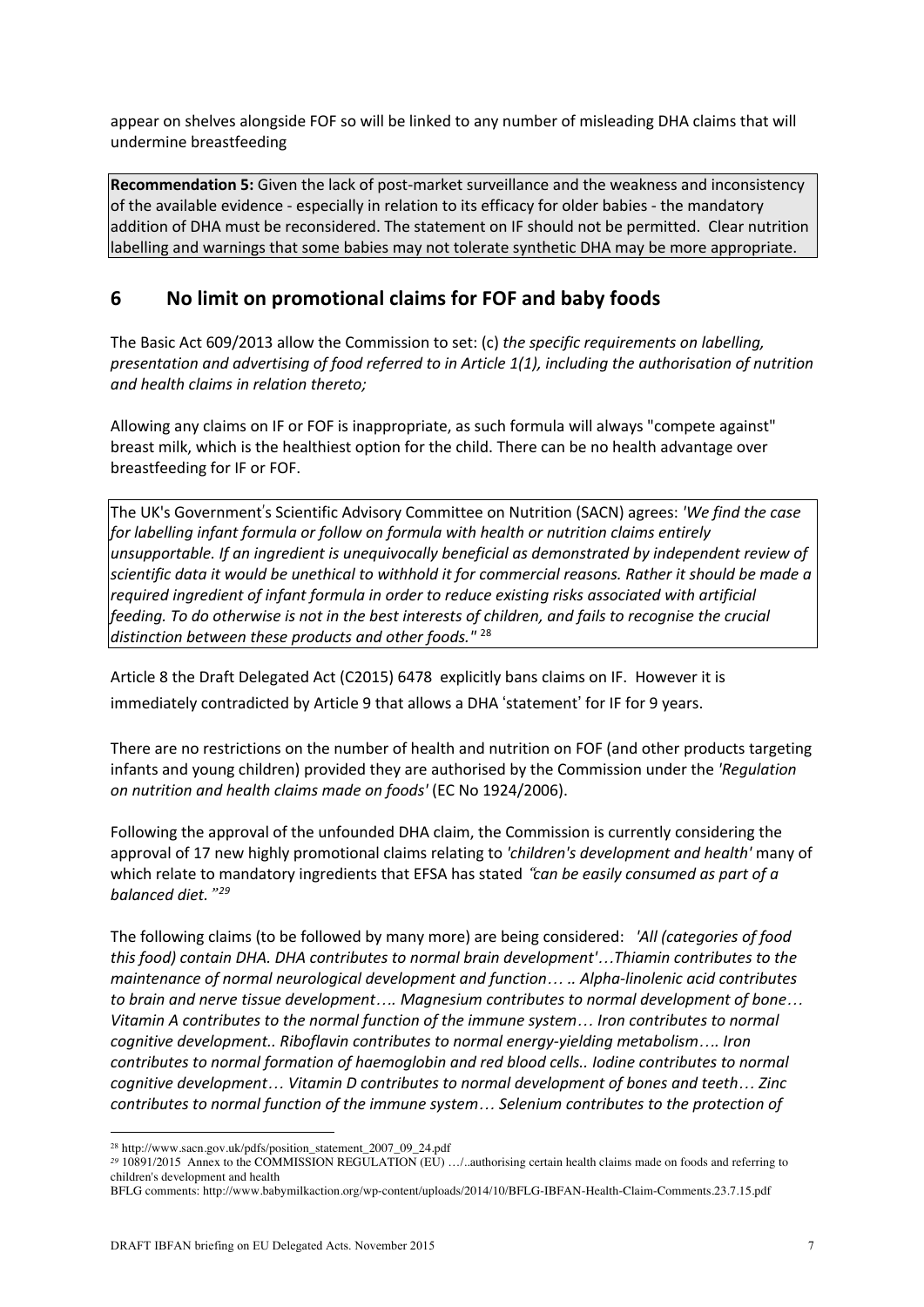*DNA, proteins and lipids from oxidative damage*… *Zinc contributes to normal growth [in infants and young children].*

These claims are of course all true – but when they appear of formulas they will be misleading. They will compete with breastfeeding and family foods that are universally acknowledged to be nutritionally superior but are not 'on sale'. Formulas can have no health *advantage* over

breastfeeding – so there is no basis for a health or nutrition claim. Claims on FOF undermine the intent of the Health Claims Regulations:

Para 18: *"A nutrition or health claim should not be made if it is inconsistent with generally accepted nutrition and health principles or if it encourages or condones excessive consumption of any food or disparages good dietary practice."*

Para 16: "Where a claim is specifically aimed at a particular group of consumers, such as children, it is *desirable that the impact of the claim be assessed from the perspective of the average member of that group. The average consumer test is not a statistical test. National courts and authorities will* have to exercise their own faculty of judgment, having regard to the case-law of the Court of Justice, *to determine the typical reaction of the average consumer in a given case."*

**Claims are fully harmonized across the EU. MS will have no right to ban them.**

**Recommendation 6**: The Draft Delegated Act must remove the reference to the DHA statement on IF and ban all health and nutrition claims on FOF and baby foods.

## **7 Why the Parliament should object to the draft delegated act C(2015)6482 on Food for special Medical Purposes (FSMP)**

Foods for Special Medical Purposes (FSMPs) are necessary products for infants who have metabolic disorders where breastfeeding is contraindicated or where full or partial feeding with specialised formulas is needed.<sup>30</sup> The marketing of FSMPS has been a major concern and attention to the aggressive promotion of these products is long overdue. The majority of sick babies need breastfeeding or donor human milk. However they are fed, all babies and especially sick babies, need the protection of the *IC.*

FSMPs are often the sole food for children at a vulnerable stage of growth and development when the energy and nutrient intake per kilo bodyweight is greater. Their manufacturing and marketing requires more - not less - care. The EU Commission now acknowledges that the exploitation of its lax rules has led to a growth in the market for products claiming to be FSMPs. Many of these products are simply avoiding composition and other safeguards, such as the legal requirement for a

'*breastfeeding is best*' statement. Many contain thickeners and other ingredients that would not otherwise be permitted.

### **The proposed Delegated Act:**

Many of the proposals for controls on the marketing of FSMP are welcome, (Article 8) including the labelling requirements, the ban on promotional claims and the provisions that bring the advertising controls into line with those for standard infant formula.

 $30$ . The number of babies needing such feeding is extremely small [globally possibly less than 25,000 babies]. Maple Syrup Disease (0.0005% of 129 million) and babies with PKU are often cited. However, even though PKU babies need a formula without phenylalanine, they benefit from the addition of partial, carefully managed breastfeeding as do babies with other inborn errors of metabolism.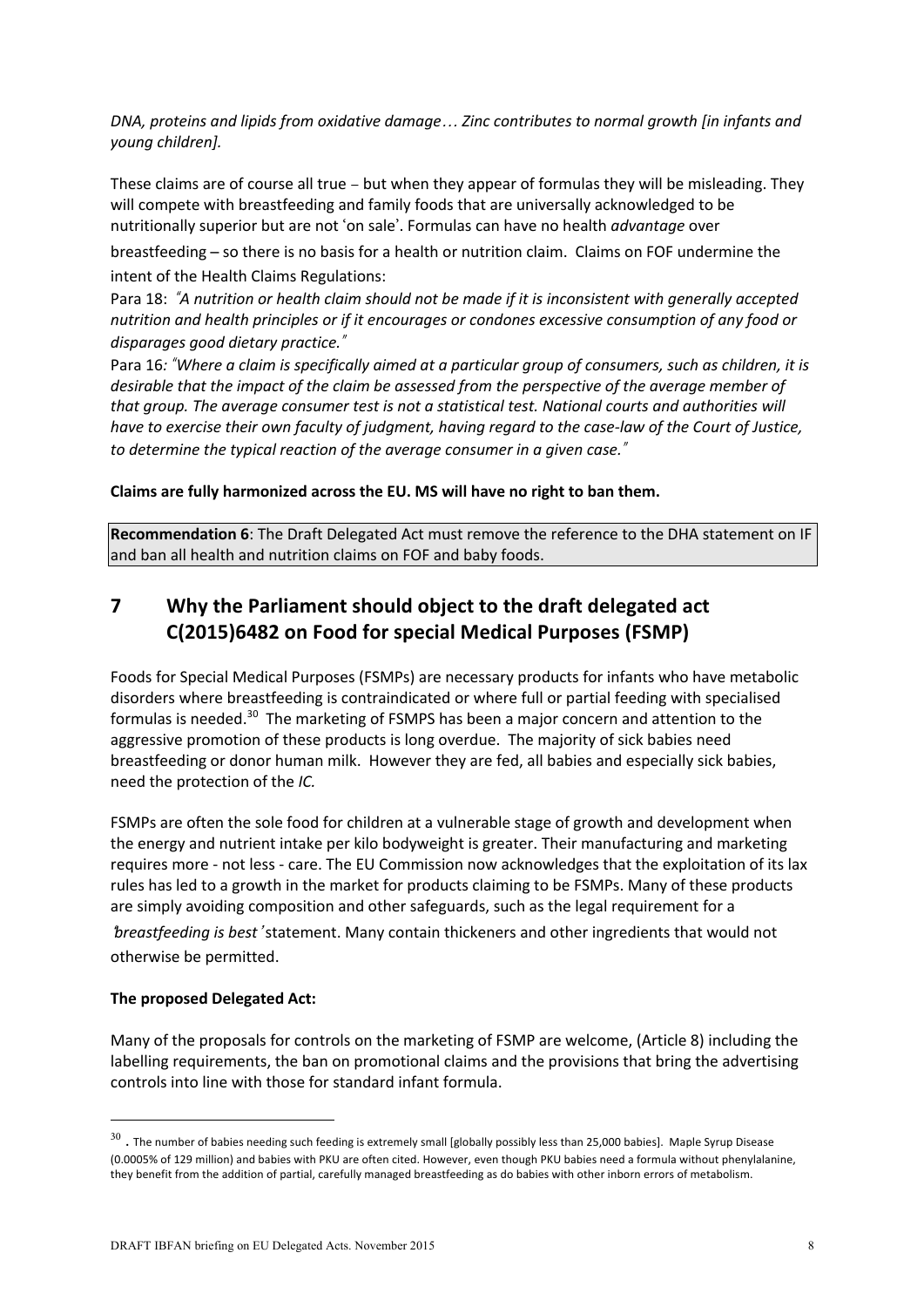However questions remain about whether the new rules outlined in 8.2 will be adequate, for example will they ban the use of misleading brand names such as *Staydown*, *Anti-Reflux, Comfort, Easy Digest -* terms that medicalise common feeding occurrences. The EU Health Claims Regulations. <sup>31</sup> are not clear about Brandnames, so names such as Staydown, and Anti-reflux may still be permitted.

FSMP labelling and information should be at least if as strong, ideally stronger, than Art 6.2c of the Infant formula Delegated Act that calls for a *".. a statement recommending that the product be used only on the advice of independent persons having qualifications in medicine, nutrition or pharmacy, or other professionals responsible for maternal and child care*." Ideally the last part of the sentence "*or other professionals responsible for maternal and child care* " should be deleted.

The requirement in Article 5.2 needs to be strengthened to ensure that FSMPs carry all the warnings and notices required by the IC. The argument that including the breastfeeding statement poses risks to health is not valid in the majority of cases. The need for FSMPs is often exaggerated and it is very rare for breastfeeding to be contra-indicated. Babies suffering from *Phenylketonuria* (PKU) still need managed breastfeeding.

Article 8.4 allows advertising in baby care publications and specialist publications. Any information should list under the IMPORTANT NOTICE all the points in Article 5.1 a-i.

**Recommendation 7**: Information about FSMPs should only be permissible in specialist health publications*.* This information should include all points listed in Article 5.2 and all the warnings and notices required by the IC.

# **8 Why the Parliament should object to the draft delegated act on Processed cereal-based food and baby food (C(2015) 6507)**

The draft Delegated Acts allow baby foods to provide 30% of their energy from sugar (7.5g sugar/100kcal means 30kcal from sugar in 100kcal energy). The Commission has failed to ask EFSA to look into the sugar issue, despite being asked to do so since 2006.<sup>32</sup>

As a consequence the current proposal contradicts the advice from the WHO and scientific committees in MS who recommend significant reductions in total sugar intake especially for young children.<sup>33</sup> The proposals will undermine MS efforts to tackle rising levels of childhood obesity. They may also affect the developing taste palates of children.

Growth retardation in young children is exacerbated by dental caries and sugar induced caries is a

http://info.babymilkaction.org/sites/info.babymilkaction.org/files/ibfanpressrelease031106\_0.pdf

<sup>31</sup> Nutrition and Health Claims regulations (REGULATION (EC) No 1924/2006):4*. "This Regulation should apply to all* nutrition and health claims made in commercial communications, including inter alia generic advertising of food and promotional campaigns, such as those supported in whole or in part by public authorities...This Regulation should also *apply to trade marks and other brand names which may be construed as nutrition or health claims.*

<sup>(5)</sup> Generic descriptors (denominations) which have traditionally been used to indicate a particularity of a class of foods or beverages which could imply an effect on human health, such as 'digestive' or 'cough drops', should be exempted *from the application of this Regulation.*

<sup>3.</sup> A trade mark, brand name or fancy name appearing in the labelling, presentation or advertising of a food which may be construed as a nutrition or health claim may be used without undergoing the authorisation procedures provided for in this Regulation, provided that it is accompanied by a related nutrition or health claim in that labelling, presentation or *advertising which complies with the provisions of this Regulation.*

<sup>2.</sup> Products bearing trade marks or brand names existing before 1 January 2005 which do not comply with this Regulation may continue to be marketed until 19 January 2022 after which time the provisions of this Regulation shall apply. <sup>32</sup> *EU and US block Thailand's proposal to reduce sugar in baby foods* IBFAN 3 Nov 2006:

<sup>33</sup> WHO Healthy Diet Fact sheet N°394 Updated September 2015 http://www.who.int/mediacentre/factsheets/fs394/en/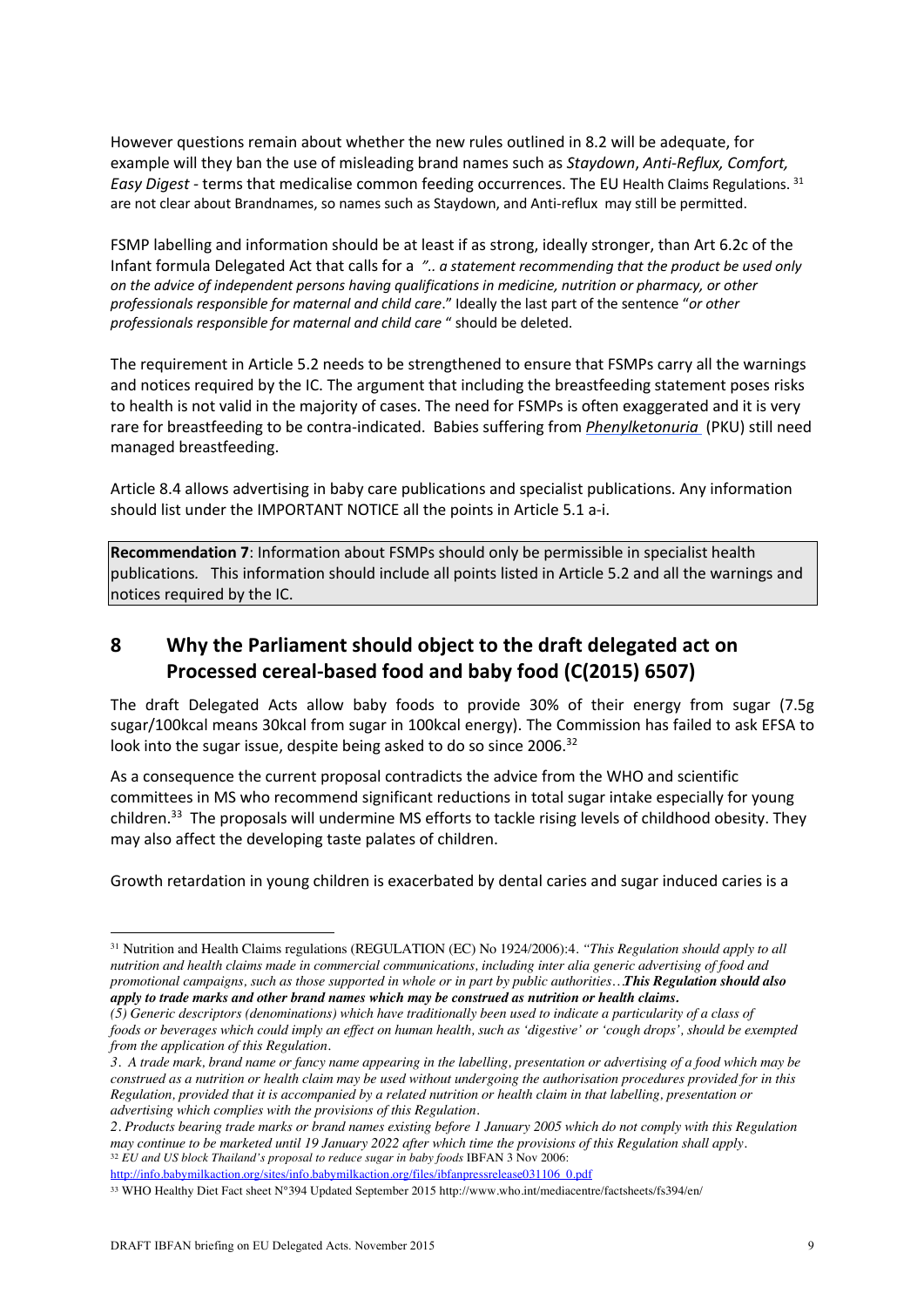contributor to the prevalence of malnutrition.<sup>34</sup> Nearly 500 children a week are admitted to UK hospitals for tooth extractions under general anaesthetic. This is a major drain on hospital services in the UK.

The draft Delegated Act is weak in terms of labelling, marketing and advertising. Labelling from 4 months will confuse parents and contravene WHA Resolution 54.2 that recommends Exclusive Breastfeeding for 6 months. This Resolution was adopted after a systematic review of over 3000 studies and is now policy in over 70 countries.<sup>35</sup>

EFSA has not *recommended* 4 months labelling. It just found no evidence of harm for the introduction of solids at this age. A change to six months in the draft would be in line with public health recommendations and Codex standards and still allow flexibility based on individual needs.

The draft Delegated Act also allows idealising promotional claims, marketing strategies that hide the risks of the product as a whole. More sustainable, bio-diverse, nutritious family foods are not on sale so cannot compete. Nestlé (Gerber) is facing legal action in California US over its marketing of Graduates Puffs.36 *The lawsuit claims the company labels the product as though it contains a significant amount of fruits and vegetables because they are "vibrantly" depicted on the packaging.* "In fact, Gerber Graduates Puffs do not contain any, or significant amounts of, the fruits or vegetables shown on the label." the lawsuit said. "The closest ingredient to fruits or vegetables in the Puffs is little *more than a powder."*

**Recommendation 8:** This Draft Delegates Act must be opposed and delayed until EFSA has reviewed the evidence on sugar and introduction of complementary foods. in relation to the undermining of breastfeeding and exacerbation of childhood obesity.

Change the text of article 4.2 (a) to read: *"The stated age shall not be less than six months for any product. Products recommended for use from the age of six months may indicate that they are suitable from that age unless independent persons having qualifications in medicine, nutrition or pharmacy advise otherwise"*

## **Other issues relevant to all three draft delegated acts**

### **Global impact**

The proposals ignore the global impact at a critical time when law-making processes are subject to intense lobbying, legal challenges from industry interests and diplomatic interventions from trading partners. The EU should support – not sabotage - the establishment of a health protective framework in international and regional bodies, such as the Codex Alimentarius Commission and WHO. The adoption of such a deficient and flawed EU Regulation will be a retrograde step in terms of global health, sustainability, food security, children's fulfillment of their right to health, adequate food and

<sup>35</sup> Resolution (WHA 54.2 ) 2001 URGES Member States: 2.6: to improve complementary foods and feeding practices by ensuring sound and culture-specific nutrition counselling to mothers of young children, recommending the widest possible use of

indigenous nutrient-rich foodstuffs; 3 REQUESTS the Director-General: 3.3) to provide support to Member States in the identification, implementation and evaluation of innovative approaches to improving infant and young child feeding, emphasizing exclusive breastfeeding for six months as a global public health recommendation, taking into account the findings of the WHO expert consultation on optimal duration of exclusive breastfeeding (note 1), the provision of safe and appropriate complementary foods, with continued breastfeeding up to two years of age or beyond, and community-based and cross-sector activities; www.who.int/nutrition/publications/infantfeeding/en/index.html

<sup>36</sup> *Nestle sued over claims of false advertisement of the ingredients in its Gerber baby food,*

<sup>34</sup> Acs G, Lodolini G, Kaminsky S, Cisneros GJ. Effect of nursing caries on body weight in a pediatric population. Pediatr Dent. 1992 Sep- $Oct:14(5):302-5.$ 

*http://www.babymilkaction.org/archives/6246*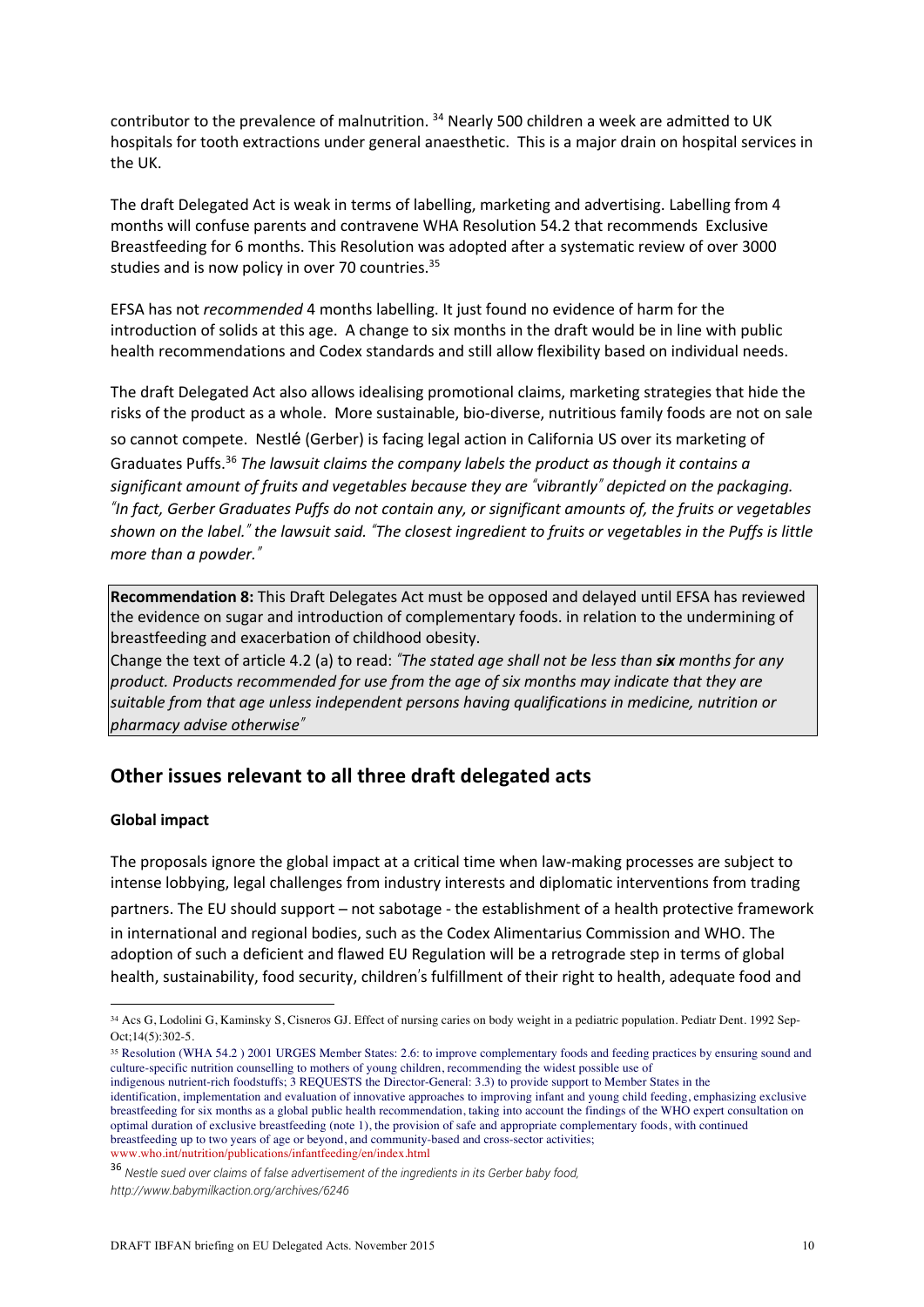nutrition.

The Draft Delegated Act ignores the clear recommendation of the *Codex Code Of Ethics for International Trade In Food Including Concessional And Food Aid Transactions* (CAC/RCP 20-1979) that calls on National Authorities to "*make sure that the international code of marketing of breast milk substitutes and relevant resolutions of the World Health Assembly (WHA) setting forth principles for the protection and promotion of breast-feeding be observed*."

The EU cannot adopt these proposals while claiming "*to recognise the importance of promoting high quality public health principles, standards and legislation in its relations with non EU countries and international organisations in the field of public health.*" *37,38*

**Inequalities** 120 million Europeans at risk of poverty or social exclusion. 100 million Europeans lack access to piped water in their homes and 66 million lack access to adequate sanitation. This issue is an important health and food safety issue.

**Environmental impact** Artificial feeding adds to environmental burden: 800 litres of water are needed to make a 1 litre of milk and 4700 litres for 1 kilo of milk powder.

- **May '81** The *International Code* (IC) is adopted at the World Health Assembly (WHA) with endorsement from **ALL EU countries**
- **Oct '81** EU Parliament (EP) votes to implement it
- **'82** EU Commission, under Commissioner Narjes, proposes that a weak code drawn up by the Association of Dietetic Foods industries (IDACE) should be used as a basis. During consultations with Member States (MS) the Commission claims that there is no proof that advertising undermines Breastfeeding. (BF)
- **'83** EU Parliament calls for the IC again rejecting the IDACE Code.
- **'84** Wyeth (SMA) launches FUF in UK with a £1/2 m campaign. Health Visitors mount a campaign against them, highlighting their risks.
- '**85** 3 EP Committees (ACP Lome, Economic and Social and Development) call for the IC.
- **'86** EP votes in 33 strengthening amendments to IDACE Code, and new Commissioner Lord Cockfield accepts them.
- **'86-89** Bureaucratic limbo. The Council adopts the Framework Directive for Foodstuffs for Particular Nutritional Uses (PARNUTS), granting power to the Commission to finalise legislation in this area with no second reading from the EP. The Commission is challenged for failing to include all the amendments proposed by the EP.
- **'89** UK Health Minister Edwina Curry bans free and low-cost supplies.
- **'91** 1,500 letters to the Commission. Several meetings with Commission. WHO highlights 20 weaknesses. Commission accepts that aim of Directive is to protect health.
- **May '91** Directive 91/321/EEC adopted with new clause permitting prohibition of IF advertising and strengthened supplies section. NL votes against because of the Code. The Danes against because of sugar. UK regrets lack of B&T and exports and weak FUF section.
- **'92** Export Directive (92/52/EEC) calls for appropriate language (s) Council Resolution calls for Code compliance in 'third countries'.
- **'94** Global consensus is achieved on the IC under the Clinton administration.
- **'96, '99** New Regulations are passed that strengthen controls on Pesticides but allow an disease risk reduction allergy claim. UK argues against this claim and requires formulas to carry a warning.
- **'99** 900 health and development NGOs petition against the Medical Food Directive. The EU Commission resigns over corruption charges and the Directive is slipped through unnoticed

<sup>37</sup> *EU in the World* http://ec.europa.eu/health/eu\_world/policy/index\_en.htm

<sup>38</sup> Public Health (17-09-2015) *Commission and WHO Europe scale up cooperation* 

http://ec.europa.eu/dgs/health\_food-safety/dyna/enews/enews.cfm?al\_id=1620